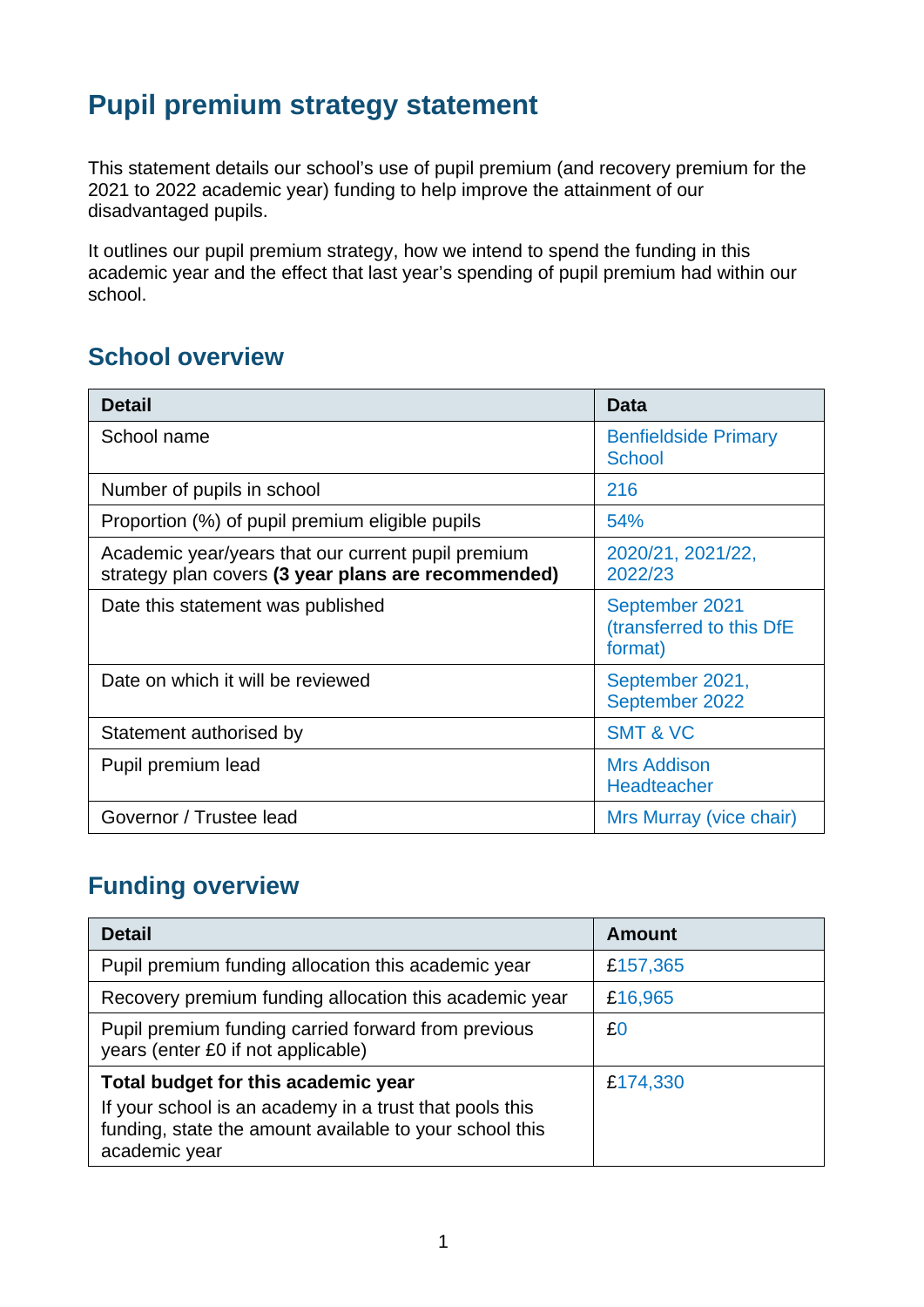# **Part A: Pupil premium strategy plan**

### **Statement of intent**

To continue to have reduced attainment gaps between the school's disadvantaged pupils and others nationally (high quality teaching and targeted academic support)

To raise the in-school attainment of both disadvantaged pupils and their peers and ensure their progress is strong (high quality teaching and targeted academic support)

To increase the cultural capital of the pupil premium pupils and broaden their experiences (wider strategies)

## **Challenges**

This details the key challenges to achievement that we have identified among our disadvantaged pupils.

| <b>Challenge</b><br>number | Detail of challenge                                                                                                               |
|----------------------------|-----------------------------------------------------------------------------------------------------------------------------------|
|                            | Low on entry data: - Most pupils join Nursery with low on entry data<br>Most external pupils join Reception with low entry points |
| $\mathcal{P}$              | Poor oral language/literacy skills and lack of reading opportunities<br>outside of school                                         |
| 3                          | Social, emotional and mental health issues with pupils and/or parents                                                             |
|                            | Increasing proportion of PP children are also SEN or have ASD                                                                     |
| 5                          | Low community aspiration and limited cultural experiences                                                                         |

#### **Intended outcomes**

This explains the outcomes we are aiming for **by the end of our current strategy plan**, and how we will measure whether they have been achieved.

| <b>Intended outcome</b>                                                                                                                       | <b>Success criteria</b>                                                                                       |
|-----------------------------------------------------------------------------------------------------------------------------------------------|---------------------------------------------------------------------------------------------------------------|
| Rapid progress made from entry points in<br><b>Nursery and Reception</b>                                                                      | Majority of PP pupils are Y1 ready and have<br>reached at least a GLD by the end of<br>reception              |
| Increased proportion of PP pupils show rapid<br>progress and strong achievement across the<br>curriculum but especially in reading (including | End of year assessments<br>Guided reading records<br><b>Intervention records</b><br>Phonic screening outcomes |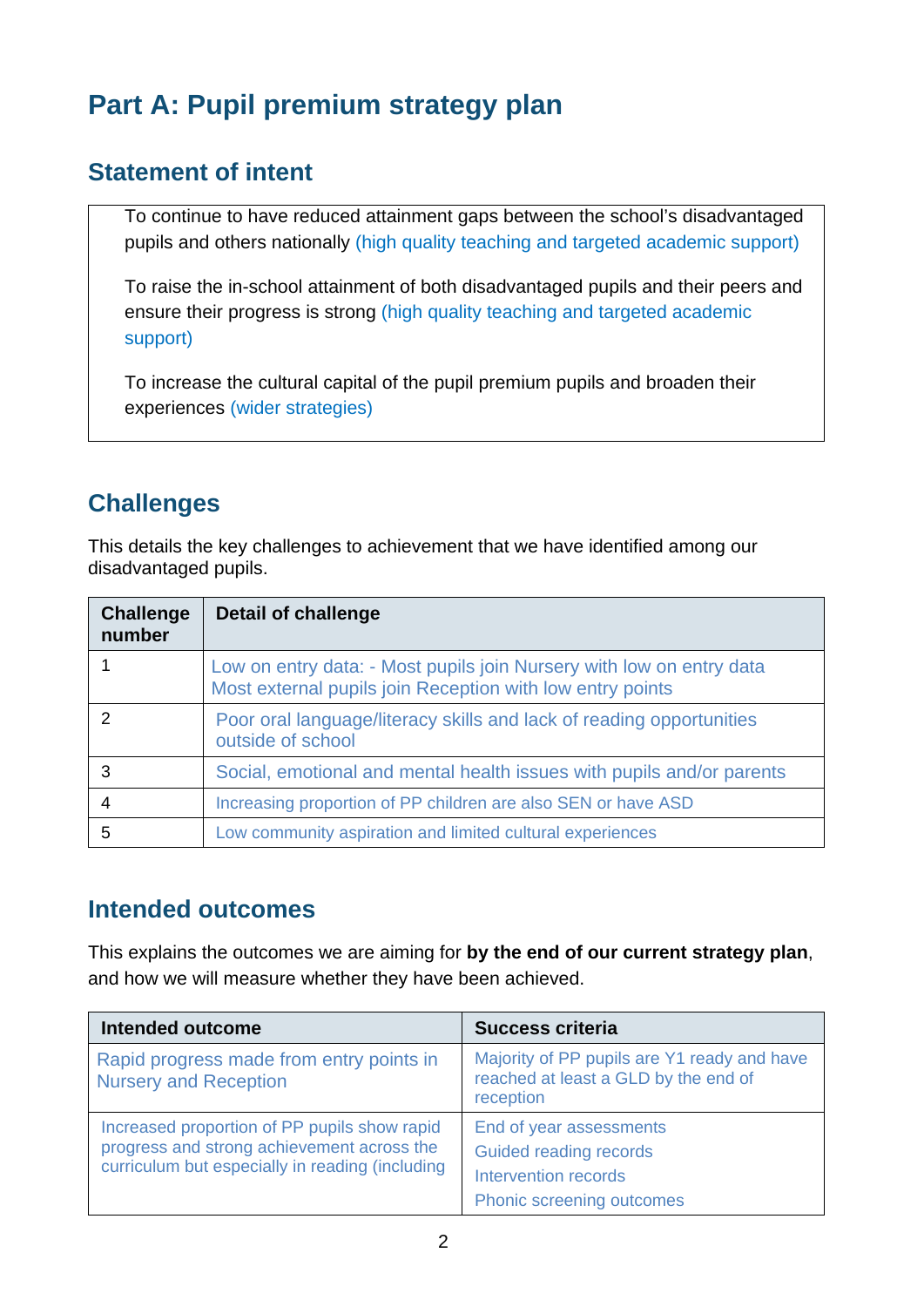| phonics where appropriate), comprehension<br>and fluency                                                          |                                                                                                                                                                               |
|-------------------------------------------------------------------------------------------------------------------|-------------------------------------------------------------------------------------------------------------------------------------------------------------------------------|
| Pupil well-being has been prioritised to<br>ensure that they learn and achieve                                    | Attainment and progress of identified pupils<br>who have been supported with wellbeing,<br>are strong and in line with other pupils<br>nationally and non PP pupils in school |
| Pupils with needs associated with ASD/ADD<br>are identified and supported to make<br>progress and achieve         | Support plans show targets are achieved<br>Assessment data shows strong progress<br>Work shows progress over time<br><b>Engagement with learning</b>                          |
| Pupils are able to draw upon the experiences<br>available to them such as trips, visitors and<br>enrichment clubs | Increased awareness of opportunities<br>available to them and activities they enjoy                                                                                           |

### **Activity in this academic year**

This details how we intend to spend our pupil premium (and recovery premium funding) **this academic year** to address the challenges listed above.

#### **Teaching (for example, CPD, recruitment and retention)**

Budgeted cost: £ 140,000

| <b>Activity</b>                                                                                 | Evidence that supports this approach                                                       | <b>Challenge</b><br>number(s)<br>addressed |
|-------------------------------------------------------------------------------------------------|--------------------------------------------------------------------------------------------|--------------------------------------------|
| <b>Employment of teaching</b><br>assistants to support<br>learning                              | Progress made through in-lesson intervention<br>Progress made through targeted support     | 1, 2, 3, 4                                 |
| <b>Employment of</b><br>additional teacher in<br>KS1 for literacy and<br>mathematics (mornings) | Reduction in class sizes allows focussed teaching<br>and more effective adult/pupil ratios | 2, 3                                       |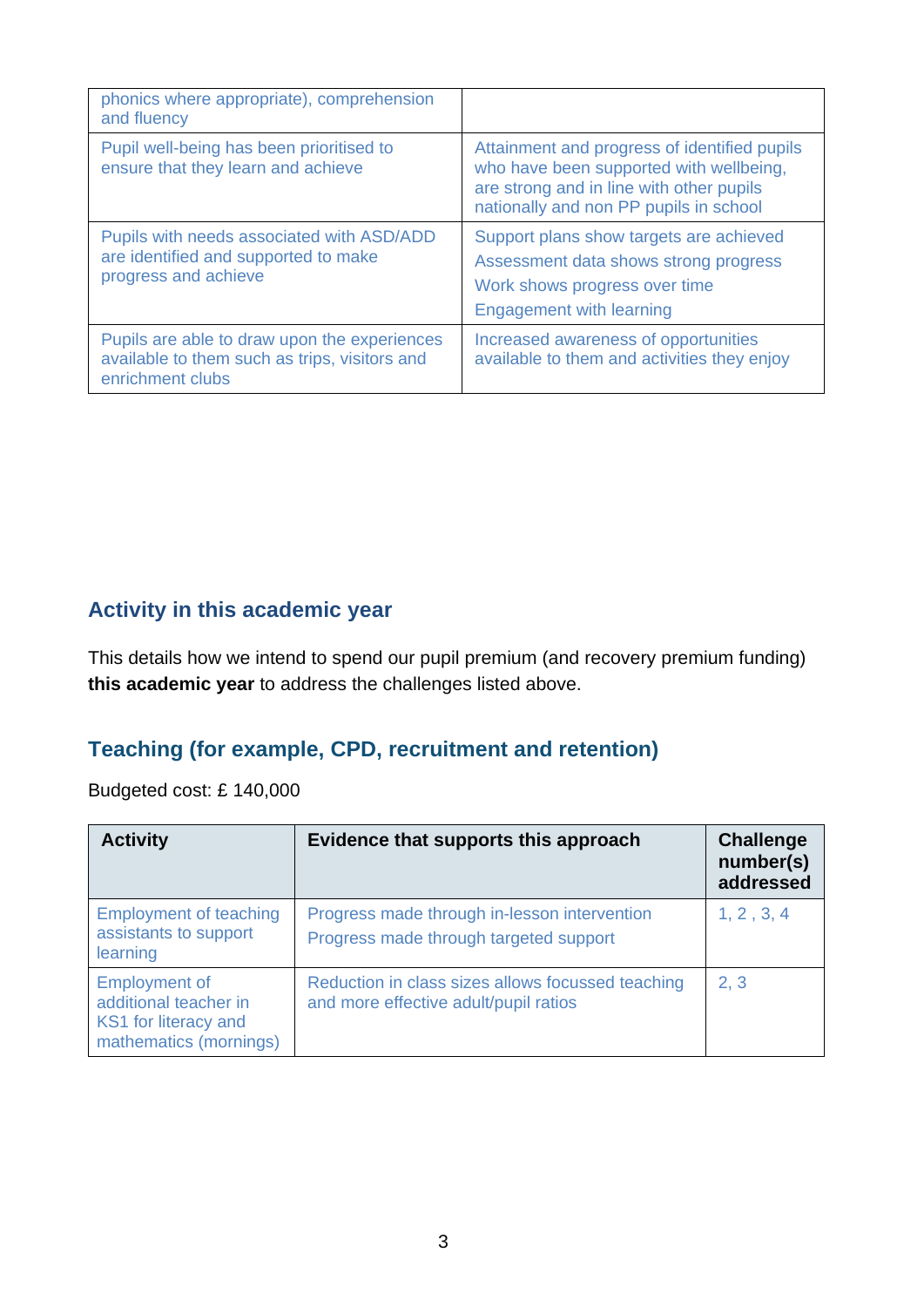## **Targeted academic support (for example, tutoring, one-to-one support structured interventions)**

Budgeted cost: £ 15,272

| <b>Activity</b>                                                                                                                                                                                                                                                                             | Evidence that supports this approach                                                                                                                            | <b>Challenge</b><br>number(s)<br>addressed |
|---------------------------------------------------------------------------------------------------------------------------------------------------------------------------------------------------------------------------------------------------------------------------------------------|-----------------------------------------------------------------------------------------------------------------------------------------------------------------|--------------------------------------------|
| <b>BLAST, NELI and RWI</b><br>phonics delivered by<br>teaching staff and<br>teaching<br>assistants/nursery<br>nurse in Early Years                                                                                                                                                          | <b>Increased readiness for KS1</b><br>Increased attainment/progress within early<br>learning goals<br>Increased % 'on-track' in phonics                         | 1, 2                                       |
| Lowest 20% pupils in<br>reading identified and<br>supported                                                                                                                                                                                                                                 | <b>Improved fluency scores</b><br>Phonic outcomes in line with NA<br>Improved KS1 and KS2 outcomes in relation to<br>non-PP in school and NA non-PP             | $\overline{2}$                             |
| Autumn 1 3x15 hour 1:3<br>tutoring with<br>NTP/Teaching<br>Personnel<br>Autumn 2 3x15 hour 1:3<br>tutoring with<br>NTP/Teaching<br>Personnel<br>Spring1 3x15 hour 1:3<br>tutoring with<br>NTP/Teaching<br>Personnel<br>Spring 2 3x15 hour 1:3<br>tutoring with<br>NTP/Teaching<br>Personnel | National Tutoring catch-up programme<br>Small group tutoring in school in autumn 2020 and<br>summer 2021 assessment data shows positive<br>impact in key areas. | 2, 4                                       |
| <b>Resources to support</b><br>effective intervention<br>and tutoring                                                                                                                                                                                                                       | Quality, appropriate (and in some cases<br>practical/concrete) resources support effective<br>intervention and tutoring                                         | 1, 4                                       |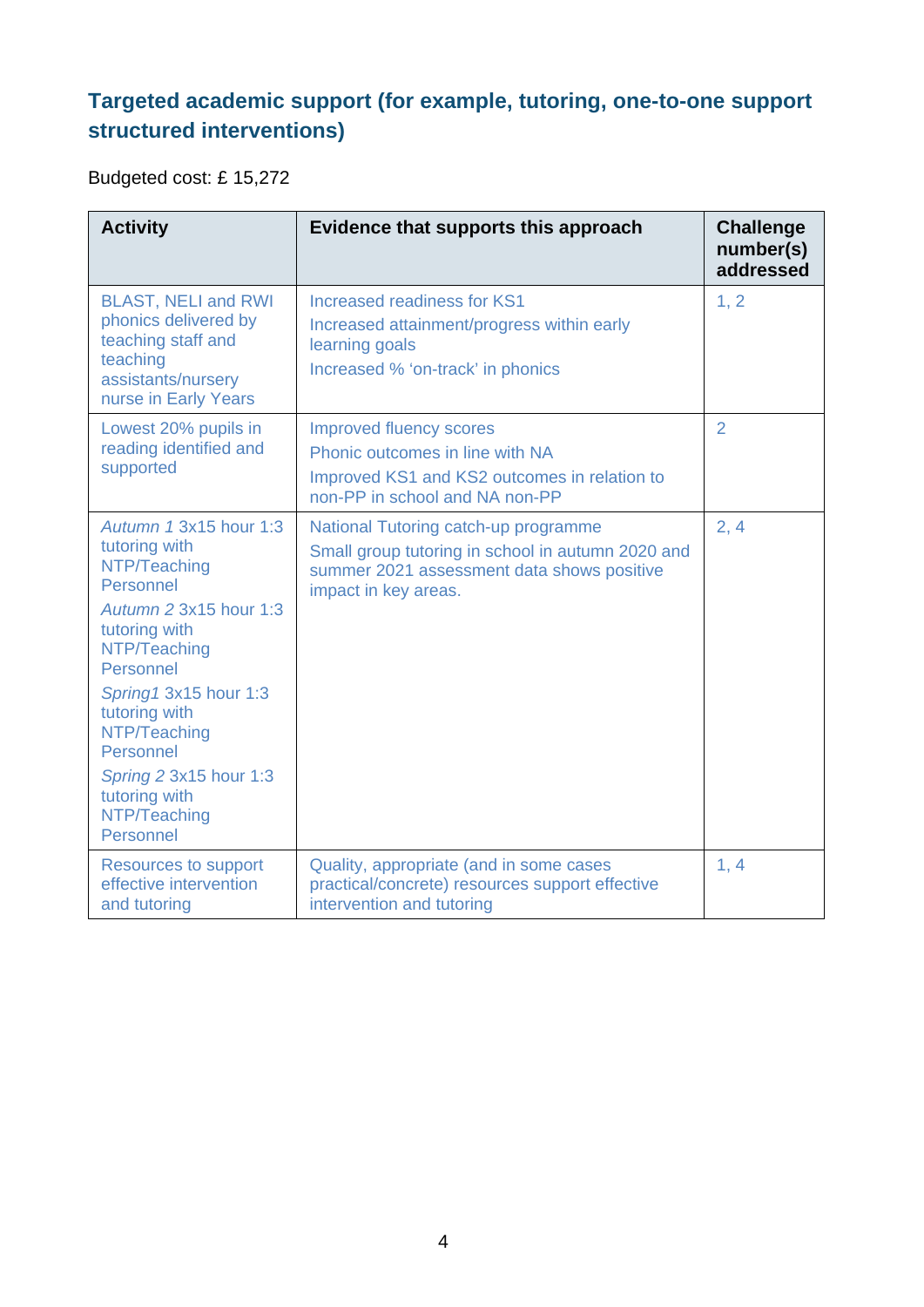## **Wider strategies (for example, related to attendance, behaviour, wellbeing)**

Budgeted cost: £19080

| <b>Activity</b>                                                                                                            | Evidence that supports this approach                                                                                                                | <b>Challenge</b><br>number(s)<br>addressed |
|----------------------------------------------------------------------------------------------------------------------------|-----------------------------------------------------------------------------------------------------------------------------------------------------|--------------------------------------------|
| <b>Counselling in school</b>                                                                                               | Improved attendance and achievement data<br>for those who have been supported to<br>manage feelings and develop positive<br>attitudes to learning   | 3                                          |
| Delivery of well-being &<br>behavioural/emotional<br>support                                                               | Children able to better manage feelings and<br>behaviour, fewer incidents, able to engage<br>with learning opportunities, low exclusion rate        | 3                                          |
| Subsidise cost of<br>trips/visits/visitors/residential                                                                     | Broad and enriched curriculum engages<br>children with opportunities otherwise<br>unavailable to them due to poverty                                | 5                                          |
| Referrals to services and<br>professionals external to the<br>school                                                       | Evidence for PP SEN/ASD pupils' progress<br>once strategies are implemented at school<br>level and professional advice acted upon                   | 1, 2, 4                                    |
| Timely & efficient reporting,<br>record keeping and<br>response to safeguarding<br>and well-being<br>concerns/needs: CPOMS | Where children's safeguarding and well-being<br>needs are met, they are confident learners<br>who can engage with their curriculum<br>opportunities | 3, 4                                       |

### **Total budgeted cost: £ 174352 (£22 over)**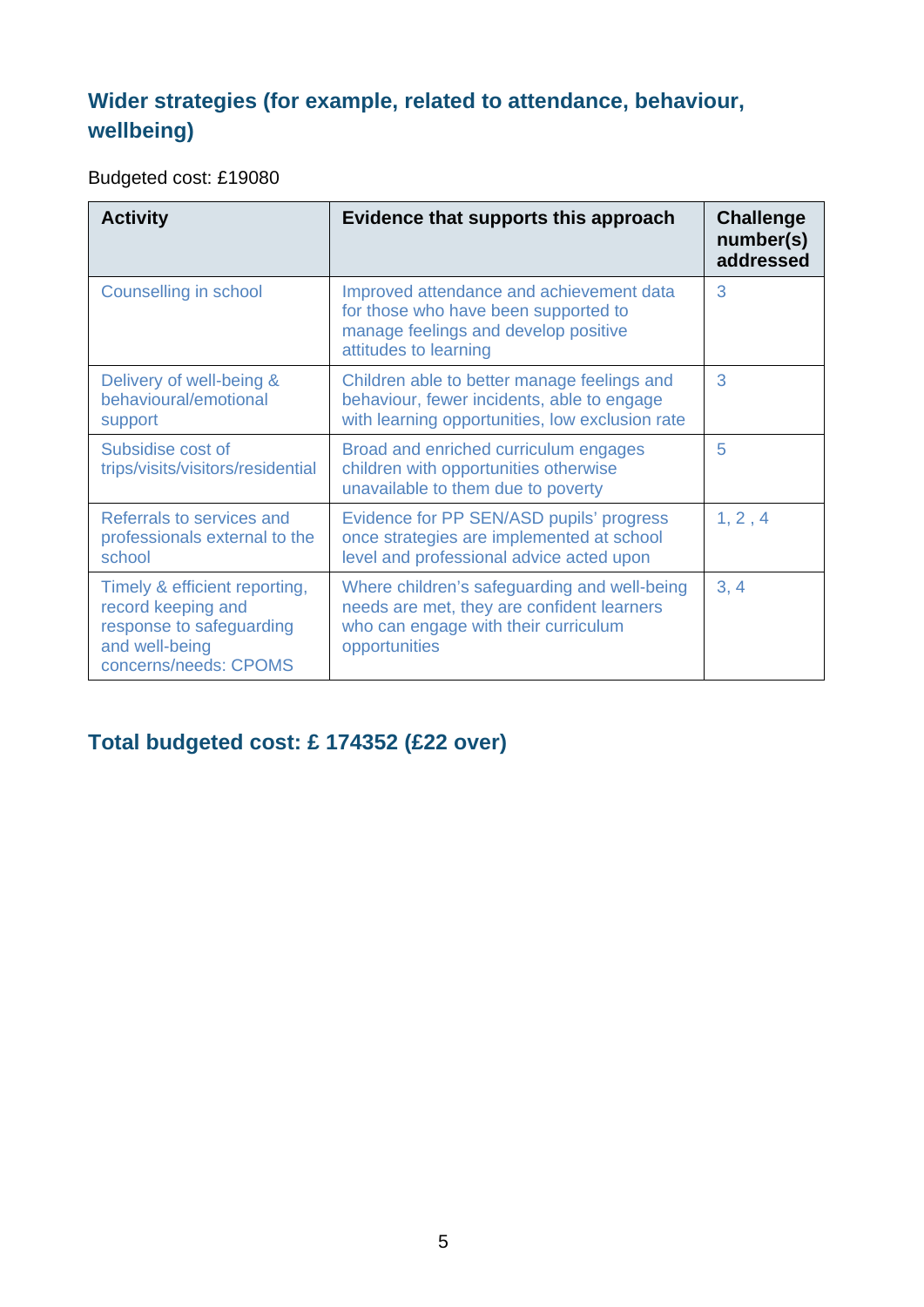# **Part B: Review of outcomes in the previous academic year**

### **Pupil premium strategy outcomes**

This details the impact that our pupil premium activity had on pupils in the 2020 to 2021 academic year.

*Due to COVID-19, performance measures have not been published for 2019 to 2020, and 2020 to 2021 results will not be used to hold schools to account.* 

Y2 December 2020 phonic screening 92% pass- phonic support was targeted at small groups of pupils using teaching staff and teaching assistants. Daily video lessons for phonics sent via Dojo when pupils worked at home. RWI resources were purchased using PP funding.

Teaching Assistants provided in- school support to vulnerable and key worker pupils during lock down 1 and  $2 -$  this enabled them to keep up with the curriculum for when school reopened in September 2020 and March 2021.

School Counsellor conducted sessions over the phone or on teams (with parental agreement) so that well- being support for identified pupils continued during lock down and they returned to school in March 2021 as confident, settled learners.

Leaders recorded concerns and TAF/care meeting minutes in CPOMS, alongside records of welfare calls made to PP/vulnerable families.

## **Externally provided programmes**

*Please include the names of any non-DfE programmes that you purchased in the previous academic year. This will help the Department for Education identify which ones are popular in England*

| Programme | <b>Provider</b> |
|-----------|-----------------|
|           |                 |
|           |                 |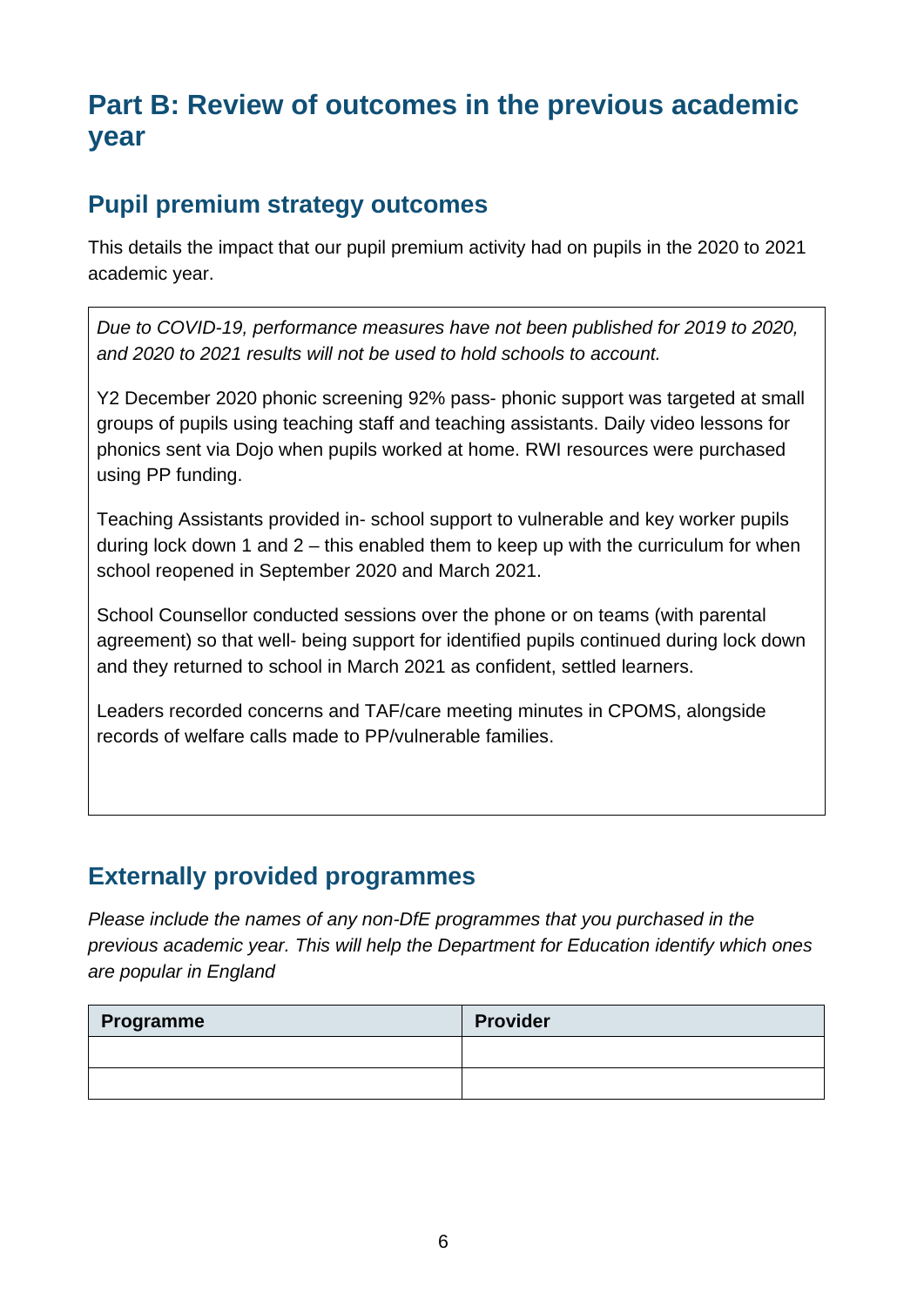# **Service pupil premium funding (optional)**

*For schools that receive this funding, you may wish to provide the following information:* 

| <b>Measure</b>                                                                    | <b>Details</b>                                                                                        |
|-----------------------------------------------------------------------------------|-------------------------------------------------------------------------------------------------------|
| How did you spend your service pupil<br>premium allocation last academic year?    | Intervention: phonics, Lexia, reading<br>comprehension and 1:1 reading, feelings<br>fan, lego therapy |
| What was the impact of that spending on<br>service pupil premium eligible pupils? | One pupil eligible- passed phonic<br>screening and improved curriculum<br>access                      |